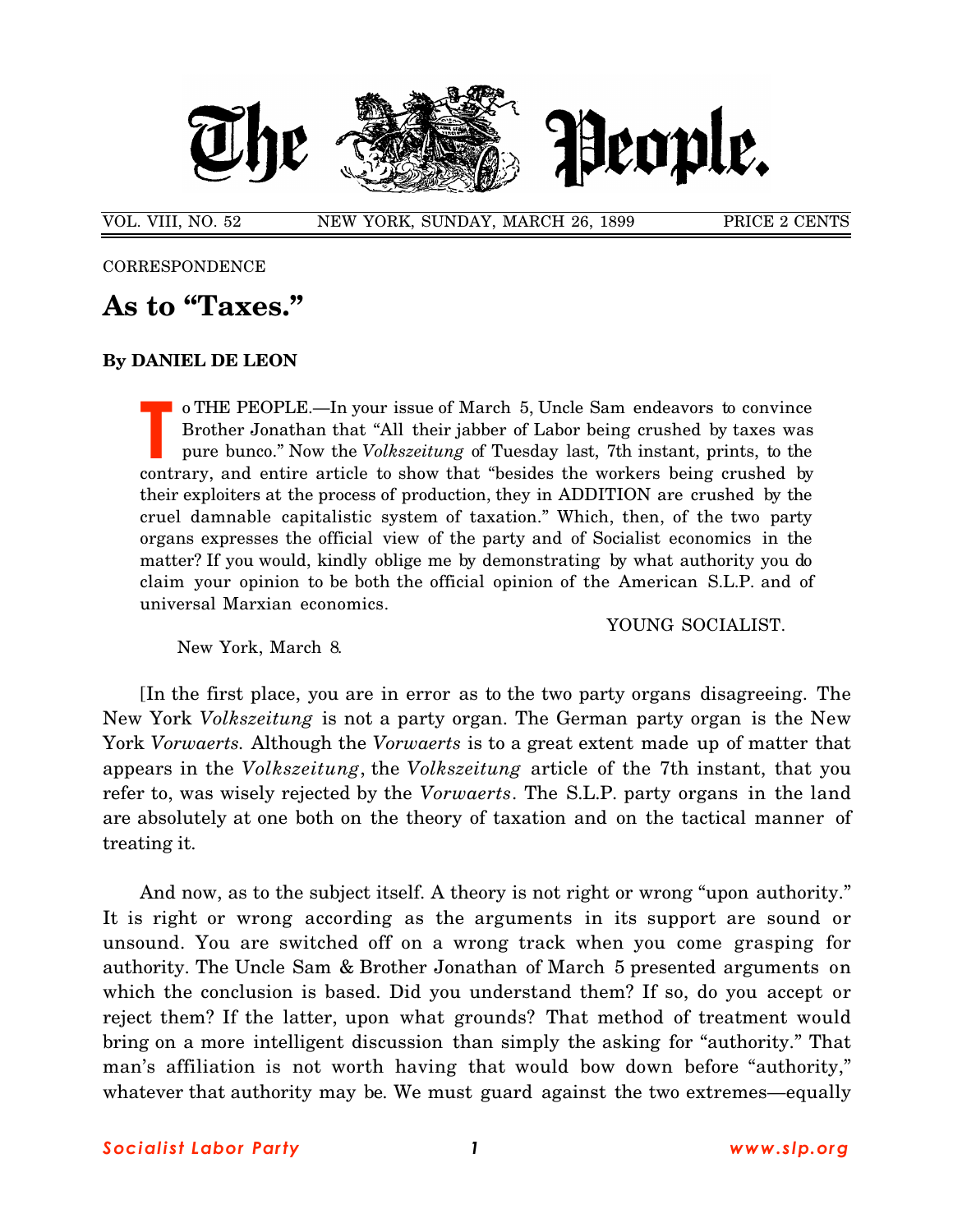baneful: the extreme of blind submission to authority, and the extreme of rebellion against unanswerable arguments for the mere sake of rebellion.

The article in THE PEOPLE proceeded from the unquestionable law of wages. The law establishes that the share that Labor gets of the wealth itself produces is determined by the law of value of merchandise; Labor, under capitalism, being itself a merchandise. This being thus, it follows that taxes, while certainly paid out of the product of Labor, are paid, not by the working class, but by the capitalist class; that is to say, taxes are paid out of that portion of the product of labor that the capitalist class fleeces the workingmen of anyhow or, in shorter terms, taxes are paid out of surplus values or surplus wealth. Like the law of values, this law of taxation is a central truth, subject in its external manifestations to perturbing causes, that, however, do not overthrow the central principle. Indeed, this law of taxation, that taxes come essentially from surplus wealth, i.e., from stolen property in the pockets of the capitalist class, is but a corollary of the law of wages. All this was explained in THE PEOPLE'S article.

In view of these arguments, the *Volkszeitung* article is fundamentally defective. Not a line appears there to indicate the central truth as to the source of taxation; on the contrary; says the *Volkszeitung*:

"He who has to pay them (the taxes) is, according to our system of taxation, ever and ever again the masses of the working people."

This sentence preaches a doctrine that is essentially false, as shown above.

We would recommend to you to analyze the two positions yourself; you will then find that THE PEOPLE'S is right, the other false;—or the law of values, and with it the law of wages, must first be thrown overboard. But if by all means you need the reassurance of "authority," here it is:

Look up the chapter on "Taxation" (Steuern) in Kautsky's *Erfurter Programm.* You will there find it shown from paragraph to paragraph that, by means of taxes and ever increasing taxes, the Government reduces the amount of surplus wealth, i.e., stealings in the pockets of the capitalist class. The chapter closes with these words:

The State becomes ever dearer, its burdens ever heavier. The capitalists and large landed proprietors, as a matter of course, seek wherever they hold the weapon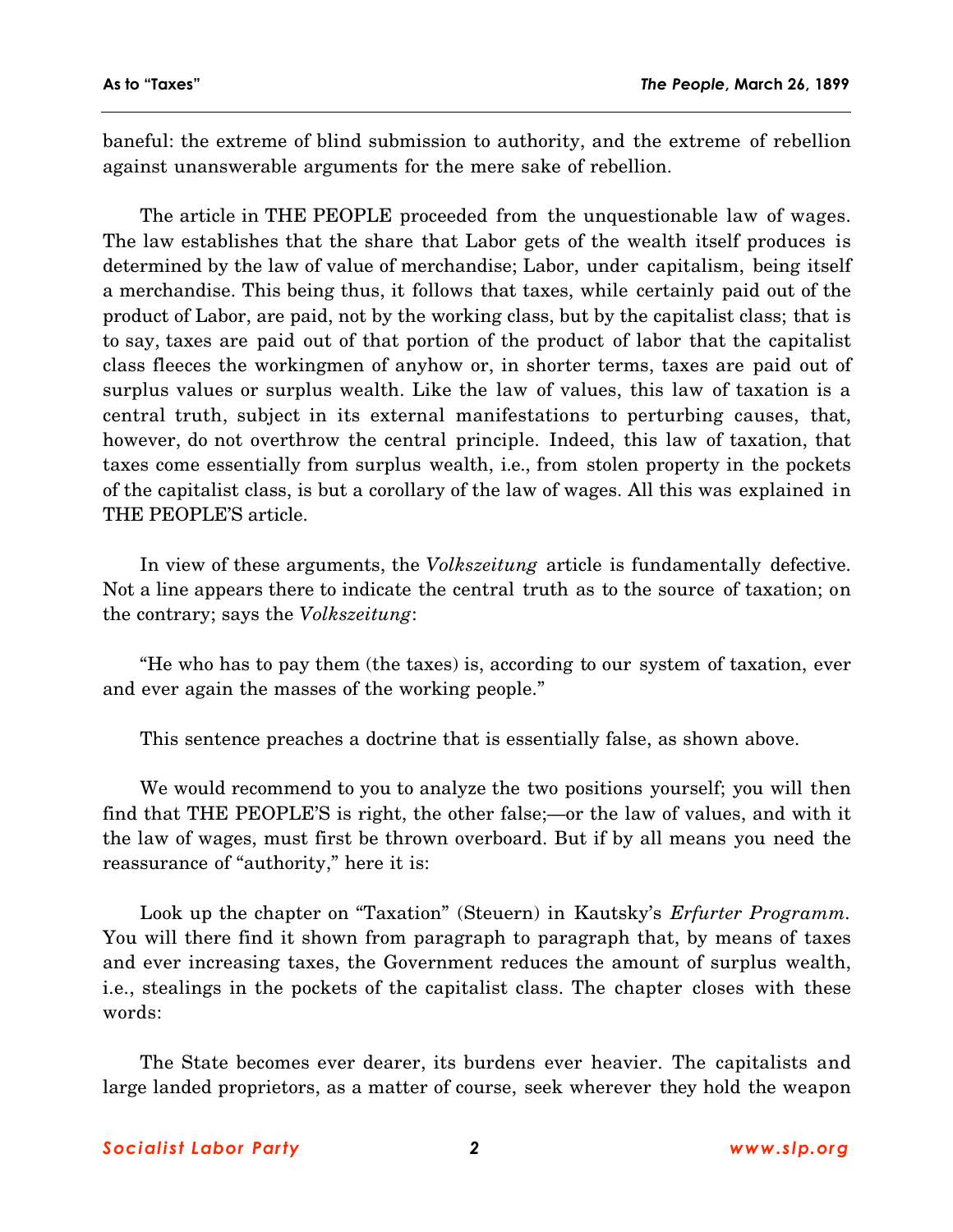of government, to roll off the burden as much as possible upon the shoulders of the other classes. But from these there is ever less and less to fetch; thus, despite all the tricks of Messrs. Exploiters, their own surplus values are bound to be pared off ever more in the interest of the State.

That much for the theoretic part of the question. Now for the tactical manner of treating it.

Looked into from this side, the *Volkszeitung's* article is not only tactless but mischievous, and these qualities readily transpire without the need of comparisons. To first maintain that the working class pays the taxes, to elaborate that point in two-thirds of an article a column long, and then in the closing passages to give the warning to the workingmen not to vote for any of the capitalist parties, even if these raise the issue of lower taxes, but to vote for the S.L.P. because it alone aims at the main issue, as the *Volkszeitung* does; to first emphasize the heaviness of the burden and right away refuse to join those who promise relief is a reproduction of that oldtime, clumsy, tactless and pretentiously dogmatic method of the party's propaganda which earned for it the appellation of pig-headed; which caused it to be charged with holding the absurd position of refusing half a loaf if it could not get the whole of it; and, worst of all, that confused the workers, rendered progress hard, if not impossible, and goes to confirm the charge we recently brought against the *Volkszeitung* that its tactics explained and were responsible for the slowness of progress from the quarter of the German element in this neighborhood.

To maintain that the heavy taxes "laid upon the country" by the last Congress DO COME FROM THE SHARE THAT THE WORKING CLASS WOULD OTHERWISE ENJOY, is simply to work into the hands of that element of the capitalist class that regularly goes with the same false economics, only knowingly so, before the workers in order to steal the Labor vote so as to save itself from the taxes that oppress it; all talk of the "main issue" is bound to evaporate under such circumstances.

Whatever share of the burden of taxation falls upon the workers is too slight to deserve mention in the face of the heavy, crushing burden of the exploitation that the capitalist system inflicts upon them. To spend much time upon that, especially to devote a preponderance of space to the subject is like filling two-thirds of a onecolumn article, that treats of a man who is bleeding at his vitals, with a disquisition on the quantity of blood sucked up from his body by a mosquito that perched on his